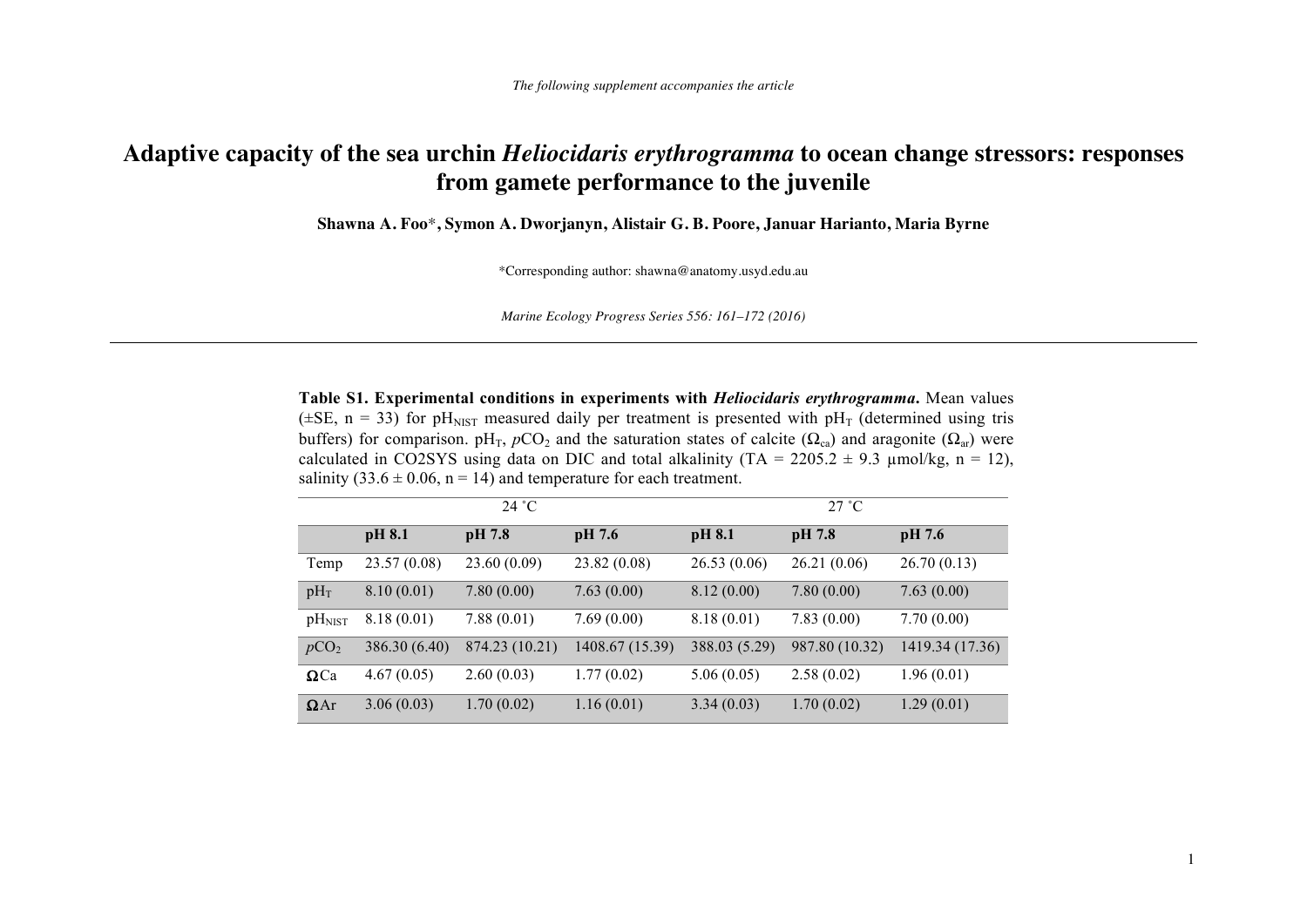Table S2. ANOVA of percentage of fertilisation, normal larvae and metamorphosed larvae of *Heliocidaris erythrogramma*. ANOVA of data of single damsire crosses across temperature (Te) and pH treatments. Temperature and pH are fixed factors, experimental block (BI) a random factor, and male (Ma) and female (Fe) identity random factors nested within block. Significant effects are shown in bold ( $P < 0.05$ ).

|                     |                |           | Fertilisation |         |                          |              | Larvae   |         |                |           | Metamorphosed |       |                  |
|---------------------|----------------|-----------|---------------|---------|--------------------------|--------------|----------|---------|----------------|-----------|---------------|-------|------------------|
| Source              | df             | <b>MS</b> | F             | P(perm) | $\frac{0}{0}$            | <b>MS</b>    | F        | P(perm) |                | <b>MS</b> | F             | P(per |                  |
|                     |                |           |               |         |                          |              |          |         | $\frac{0}{0}$  |           |               | m)    | $\frac{0}{0}$    |
| B1                  |                | 672.62    | 0.23          | 0.93    | $\boldsymbol{0}$         | 8122.60      | 11.77    | 0.01    | $\overline{0}$ | 354.84    | 0.25          | 0.92  | $\theta$         |
| pH                  | $\overline{2}$ | 1509.20   | 6.43          | 0.22    | $\overline{\phantom{a}}$ | 4213.00      | 43.21    | 0.02    |                | 2648.30   | 6.44          | 0.27  |                  |
| <b>Te</b>           |                | 11666.00  | 197.66        | 0.05    | $\blacksquare$           | $1.81E + 05$ | 15.81    | 0.25    | $\blacksquare$ | 44312.00  | 15.52         | 0.25  | $\blacksquare$   |
| Ma(BI)              | 6              | 2725.40   | 9.93          | 0.00    | 15.47                    | 718.18       | 0.40     | 0.89    | $\overline{0}$ | 1206.70   | 3.55          | 0.08  | $\overline{0}$   |
| Fe(BI)              | 2              | 1324.90   | 4.83          | 0.06    | 1.38                     | 125.98       | 6.97E-02 | 0.93    | $\overline{0}$ | 1565.90   | 4.61          | 0.07  | $\boldsymbol{0}$ |
| <b>BlxpH</b>        | $\overline{2}$ | 234.87    | 0.65          | 0.72    | $\mathbf{0}$             | 97.51        | 0.28     | 0.97    | $\overline{0}$ | 411.17    | 0.48          | 0.85  | $\overline{0}$   |
| <b>BlxTe</b>        |                | 59.02     | 0.13          | 0.98    | $\mathbf{0}$             | 11419.00     | 2.26     | 0.16    | 13.1           | 2854.90   | 1.77          | 0.23  | $\theta$         |
| pHxTe               | $\overline{2}$ | 809.25    | 1.86          | 0.35    | ٠                        | 3624.40      | 14.75    | 0.07    |                | 8162.20   | 5.15          | 0.17  |                  |
| Ma(BI)xFe(BI)       | 6              | 274.57    | 1.02          | 0.42    | 0.19                     | 1808.60      | 4.34     | 0.00    | $\overline{0}$ | 339.81    | 1.00          | 0.43  | $\theta$         |
| Ma(BI)xpH           | 12             | 406.41    | 1.51          | 0.25    | $\overline{0}$           | 1239.80      | 1.45     | 0.26    | $\overline{0}$ | 1599.00   | 1.75          | 0.17  | $\overline{0}$   |
| Ma(Bl)xTe           | 6              | 430.71    | 3.39          | 0.08    | $\boldsymbol{0}$         | 1357.60      | 2.60     | 0.14    | 0.21           | 1372.40   | 3.36          | 0.08  | $\overline{0}$   |
| $Fe(BI)$ xpH        | $\overline{4}$ | 368.38    | 1.37          | 0.30    | 0.57                     | 2153.60      | 2.52     | 0.10    | $\overline{0}$ | 1155.60   | 1.27          | 0.33  | $\overline{0}$   |
| Fe(BI)xTe           | 2              | 1008.30   | 7.94          | 0.02    | 3.55                     | 3931.90      | 7.54     | 0.02    | 1.74           | 467.97    | 1.15          | 0.38  | $\overline{0}$   |
| <b>BlxpHxTe</b>     | $\overline{2}$ | 435.40    | 1.32          | 0.31    | $\overline{0}$           | 245.81       | 0.34     | 0.94    | $\overline{0}$ | 1585.30   | 0.71          | 0.68  | 6.23             |
| Ma(BI)xFe(BI)xpH    | 12             | 269.95    | 1.00          | 0.45    | 0.09                     | 853.17       | 2.05     | 0.02    | 9.52           | 913.08    | 2.69          | 0.00  | 4.61             |
| Ma(Bl)xFe(Bl)xTe    | 6              | 126.92    | 0.47          | 0.83    | $\overline{0}$           | 521.61       | 1.25     | 0.28    | 4.58           | 408.58    | 1.20          | 0.31  | $\overline{0}$   |
| Ma(Bl)xpHxTe        | 12             | 418.05    | 1.68          | 0.19    | 6.94                     | 624.95       | 1.38     | 0.30    | 4.56           | 1053.70   | 1.87          | 0.15  | 17.69            |
| Fe(Bl)xpHxTe        | $\overline{4}$ | 102.50    | 0.41          | 0.80    | $\overline{0}$           | 1420.20      | 3.13     | 0.06    | 10.31          | 1986.40   | 3.53          | 0.04  | 10.18            |
| Ma(BI)xFe(BI)xpHxTe | 12             | 249.09    | 0.92          | 0.53    | $\boldsymbol{0}$         | 453.52       | 1.09     | 0.37    | 1.54           | 562.25    | 1.66          | 0.08  | 9.31             |
| <b>Res</b>          | 192            | 270.15    |               |         |                          | 416.36       |          |         |                | 339.44    |               |       |                  |